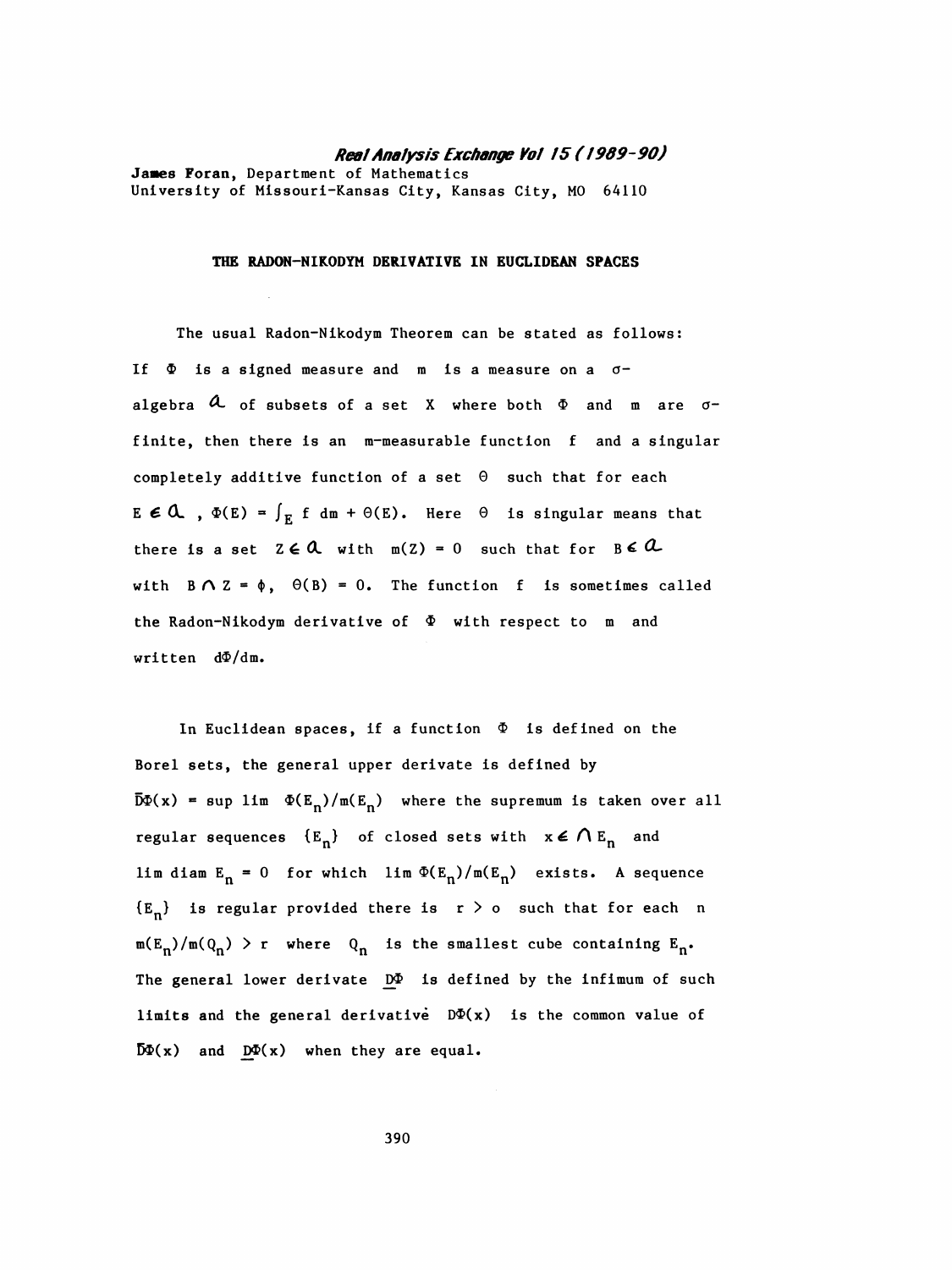Saks ([1] p. 10 ff.) considers only countably additive set functions  $\Phi$  satisfying the restriction that  $\Phi$  is finite valued. None of the results in Saks are lost if these functions  $\Phi$  are considered to be countably additive and finite valued on bounded sets. In the general theory of countably additive set functions, the Jordan decomposition theorem asserts that any completely additive set function  $\Phi$  can be written as  $\Phi^+ - \Phi^$ where  $\Phi^+$  and  $\Phi^-$  are non-negative. Moreover, only one of  $\Phi^+$  or  $\Phi^-$  can take on the value  $+\infty$ . Thus it will only be necessary to consider non-negative functions  $\Phi$ . We also consider below only the case where the  $\sigma$ -algebra  $\alpha$  is the collection of Borei sets.

Under the restriction that  $\Phi$  be finite valued on bounded sets, one obtains the following results ( $[1]$  p.69 and p.114 ff.):

- 1) Given  $E \in \mathbb{Q}$  and  $\epsilon > 0$ , there is a closed set  $F \subset E$ such that  $\Phi$  (E \F)  $\langle$   $\varepsilon$
- 2) The general derivative exists a.e. and equals  $d\Phi/dm$  a.e. 3) If  $\theta$  is singular,  $D\theta = 0$  a.e.

 We wish to consider the consequences in Euclidean spaces of omitting the hypothesis that  $\Phi$  be finite valued on bounded sets. (The function  $\Phi$  will be assumed to be  $\sigma$ -finite, non negative and defined on the Borei sets.) Easy examples 1, 2, and 3 given below show that each of 1), 2), and 3) above respectively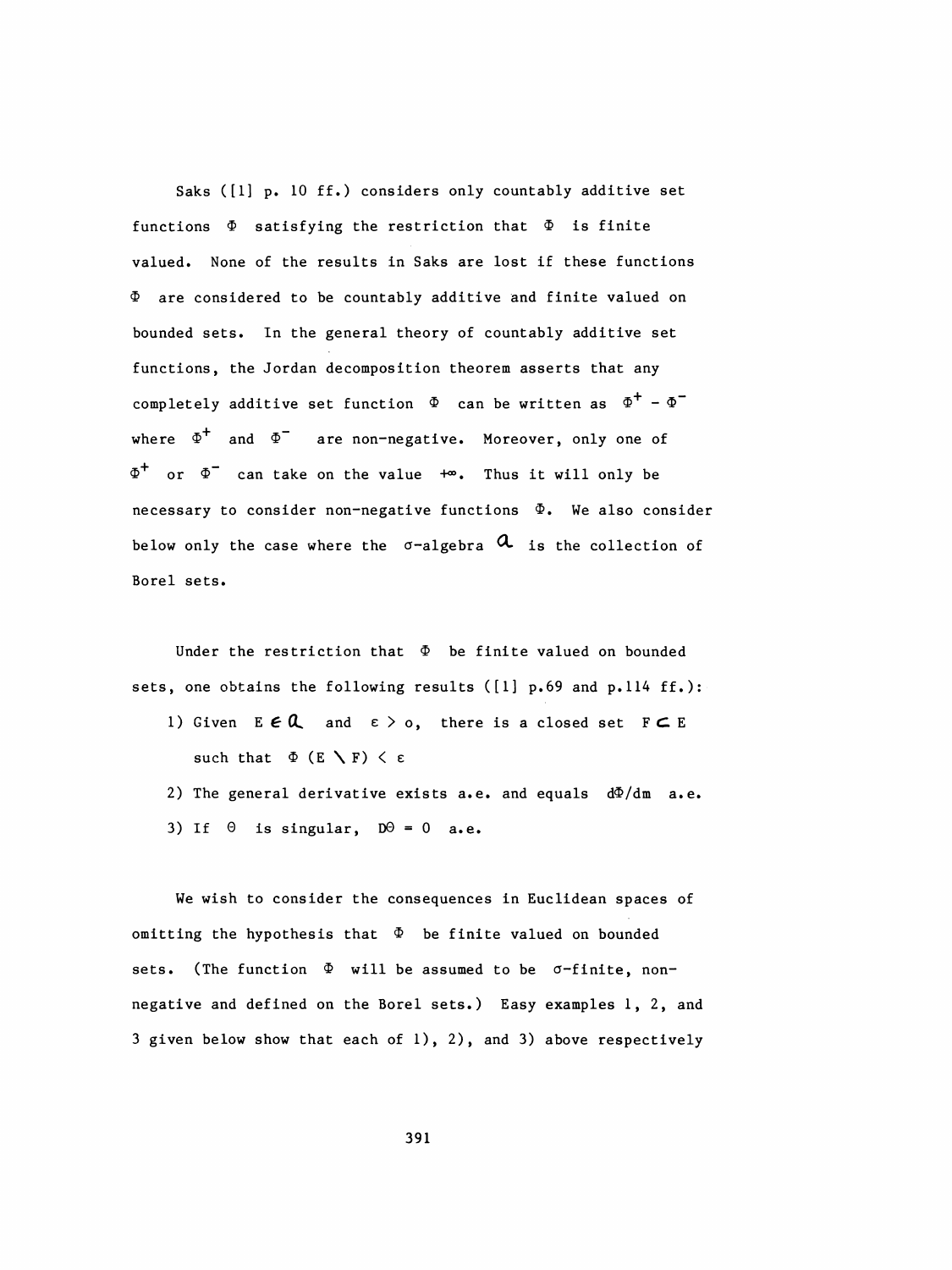fails to hold. However, it will also be shown that weaker versions of 1), 2), and 3) do hold and these indicate what happens when  $\Phi$  is not finite valued on bounded sets.

Example 1. Let  $E$  be the set of points  $(x, y)$  in the plane with  $y = sin(1/x)$ . Let  $\Phi(A)$  be the length of  $A \cap E$ . Then given any  $\varepsilon > 0$  there does not exist a closed set  $F \subset E$  with  $\Phi(E\setminus F)$   $\leq$   $\varepsilon$ . This is because any set  $A \subset E$  with  $\Phi(E\setminus A)$   $\leq$   $\varepsilon$  must have points on the y-axis in its closure.

Example 2. Let P be a nowhere dense perfect subset of [0, 1] of positive measure. Let  $(a_n, b_n)$  be the intervals contiguous to P in  $[0, 1]$ . Let  $f(x) = 1/(b_n - a_n)$  if  $x \in (a_n, b_n)$ and  $f(x) = 0$  if  $x \in P$ . Let  $\Phi(E) = \int_{E} f(x) dm$ . Then  $f = d\Phi/dm$  but  $\overline{D}\Phi(x) = \infty$  at each

 xč P because every closed interval with x in its interior contains infinitely many contiguous intervals and hence has infinite  $\Phi$ -measure due to the fact that  $\Phi((a_n, b_n)) = 1$ .

Example 3. Let  ${E_n}$  be a sequence of pairwise disjoint sets of measure 0 with lim diam  $E_n = 0$  and such that for each natural  $\infty$ number k,  $\sum_{n=k} E_n$  is dense. Let  $\Phi$  be a measure such that for each n,  $\Phi(E_n) = 1$  and  $\Phi((\bigcup E_n)^c) = 0$ . Then  $\Phi$  is singular, but  $D\Phi(x) = \infty$  at every point x since every neighborhood of each point  $x$  has infinite  $\Phi$  measure.

392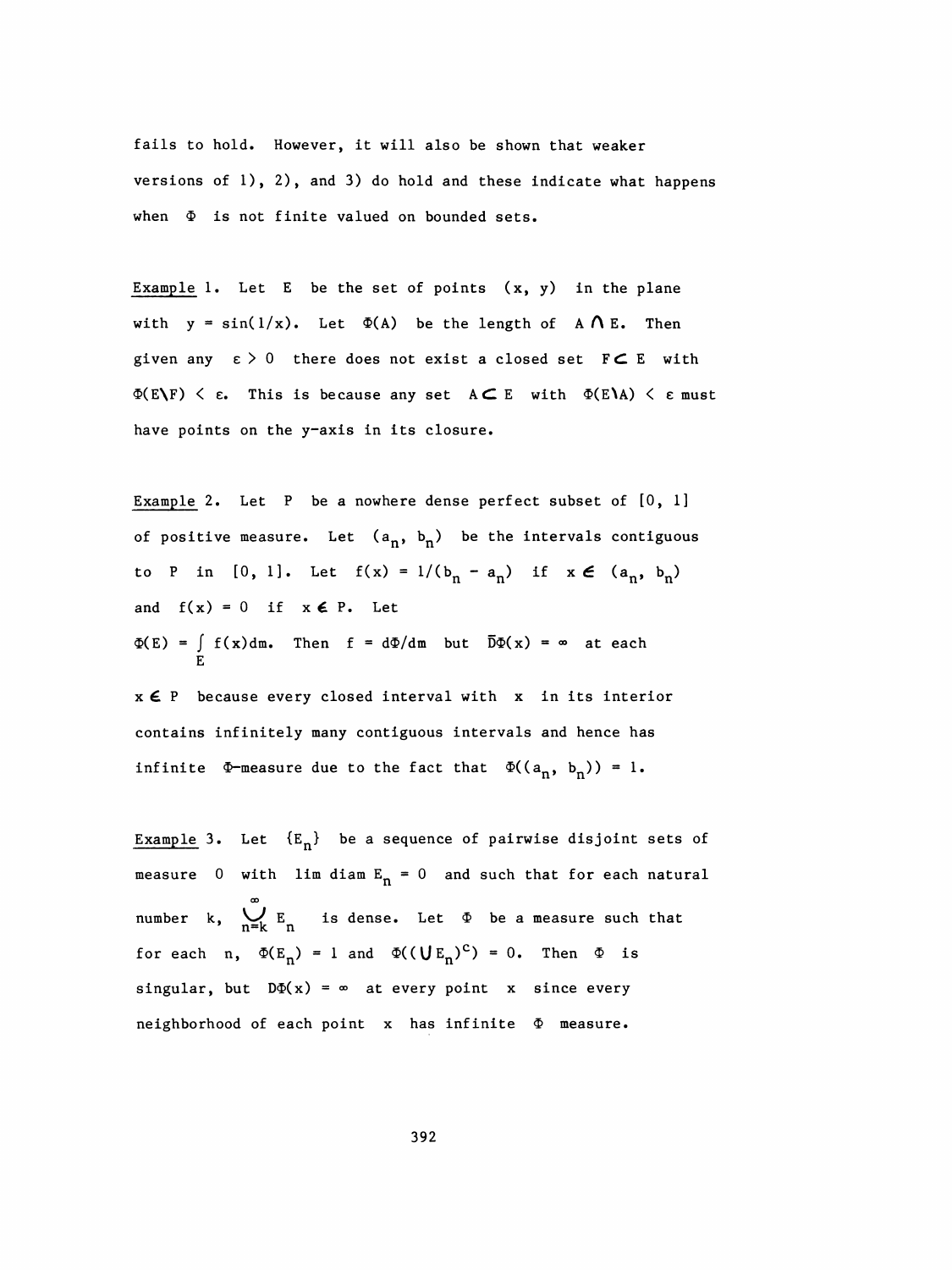Clearly, variations on these examples are possible. However, given  $\Phi$  which is  $\sigma$ -finite and defined on the Borel sets, let  $A_{\overline{\Phi}} = \{x: \text{ every neighborhood of } x \text{ has infinite } \Phi \text{ measure}\}.$ Then  $A_{\overline{0}}$  is a closed set. Moreover, every Borel set can be approximated within  $\varepsilon$  by its closed subsets if and only if  $A_{\overline{0}}$  =  $\phi$ . For if  $A_{\overline{\Phi}} \neq \phi$  then for any  $x \in A_{\overline{\Phi}}$ ,  $\{x\}$  is of finite  $\Phi$ -measure because  $\Phi$  is  $\sigma$ -finite. Then  ${x}^c$  can not be approximated with a closed subset of  ${x}^c$ . Indeed, every set  $E \subset {\{x\}}^C$  with  $\Phi(E^C) < \infty$  has x in its closure. Thus the restriction of  $\Phi$  to functions which are finite valued on bounded sets is both necessary and sufficient for 1) to hold. (Conversely, of course, no open set  $G$  with  $x \in G$ approximates {x} in measure.)

To characterize those sets  $E$  for which  $\Phi(E)$  can be approximated within  $\varepsilon$  using closed subsets of E, let  $A_{\bar{a}}, F_{E} =$ {x: every neighborhood N of x satisfies  $\Phi(N \cap E) = \infty$ }. 1') Given E and any  $\varepsilon > 0$  there is a closed subset F of

E with  $\Phi(E\setminus F) \leq \varepsilon$  if and only if  $A_{\Phi,E}C E$ . For if  $A_{\Phi,E} \setminus E \neq \phi$ , the same argument as above shows that E can not be approximated from within by closed sets. Suppose  $A_{\Phi, E}$  E. For each pair of natural numbers n and k, let  $A_{n,k} = \{x \in E: 1/k \le d(x, A_{\Phi,E}) \le 1/(k-1) \text{ and } n-1 \le ||x|| \le n\}$ where  $1/0$  is understood to be  $\infty$ . Then each  $A_{n,k}$  is of finite measure, can be approximated from within by closed sets  $F_{n,k}$  so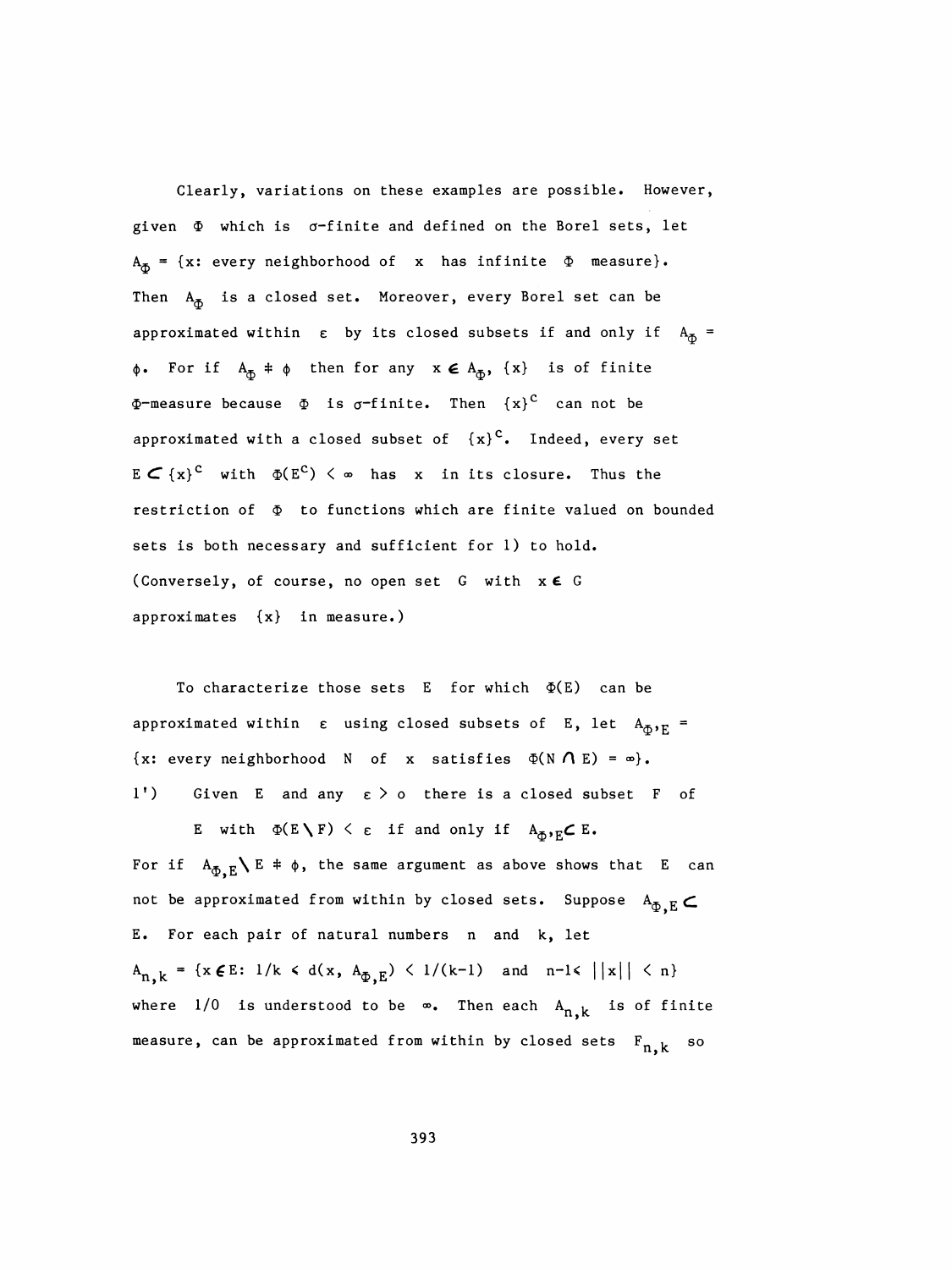that  $\Phi(A_{n,k}\setminus F_{n,k}) \leq \epsilon/2^{n+k+2}$  and then  $F=\bigcup F_{n,k}\cup A_{\Phi,E}$  is closed and  $\phi(E \setminus F) \leq \varepsilon$ . The set F is closed because  $A_{\Phi,E}$  is closed and  $\bigcup_{n,k}$  can not have any limit points other than points in  $A_{\Phi,E}$ .

Now if  $\Phi$  takes on the value  $+\infty$  on some bounded set, even though 2) and 3) need not hold,  $2')$  D $\Phi = d\Phi/dm$  a.e. and if  $\theta$  is a singular function which takes on the value  $+\infty$  $3'$ )  $\underline{D}\Theta = 0$  a.e. (Conversely, if  $\Phi$  takes on  $-\infty$ ,  $\overline{D}\Phi = d\Phi/dm$  a.e. and if  $\Theta$  is singular and takes on  $-\infty$ ,  $\overline{D}\Theta = 0$  a.e.)

 Note that the negative part of a completely additive set function which takes on  $+\infty$  is bounded below and hence its general derivative exists and is finite a.e. and equals its Radon- Nikodym derivative a.e.; in the case where the function is singular, both derivatives equal 0 a.e.

To see that 3') holds, note that there is a set Z of measure 0 such that for each  $ECZ^C$ ,  $\Theta(E) = 0$ . But each point  $x \in Z^C$  is a point of density of  $Z^C$  and thus there is a closed set  $E_x \subset Z^C$  so that x is a point of density of  $E_x$ . Then if  $I_n$  is the sequence of intervals centered at x with diameter 1/n,  $E_x \Lambda I_n$  satisfies lim  $m(E_x \Lambda I_n) / m(I_n) = 1$ . It follows<br>that  $\underline{D}\Theta(x) = 0$  because  $\Theta(E_x \Lambda I_n) / m(E_x \Lambda I_n) = 0$  and  $\{E_x \Lambda I_n\}$ set  $E_x \subset Z^c$  so that x is a point of density of  $E_x$ . Then if<br>  $I_n$  is the sequence of intervals centered at x with diameter<br>  $1/n$ ,  $E_x \cap I_n$  satisfies  $\lim_{n \to \infty} n(E_x \cap I_n) / m(I_n) = 1$ . It follows<br>
that  $\underline{D}(\theta(x)) = 0$  becaus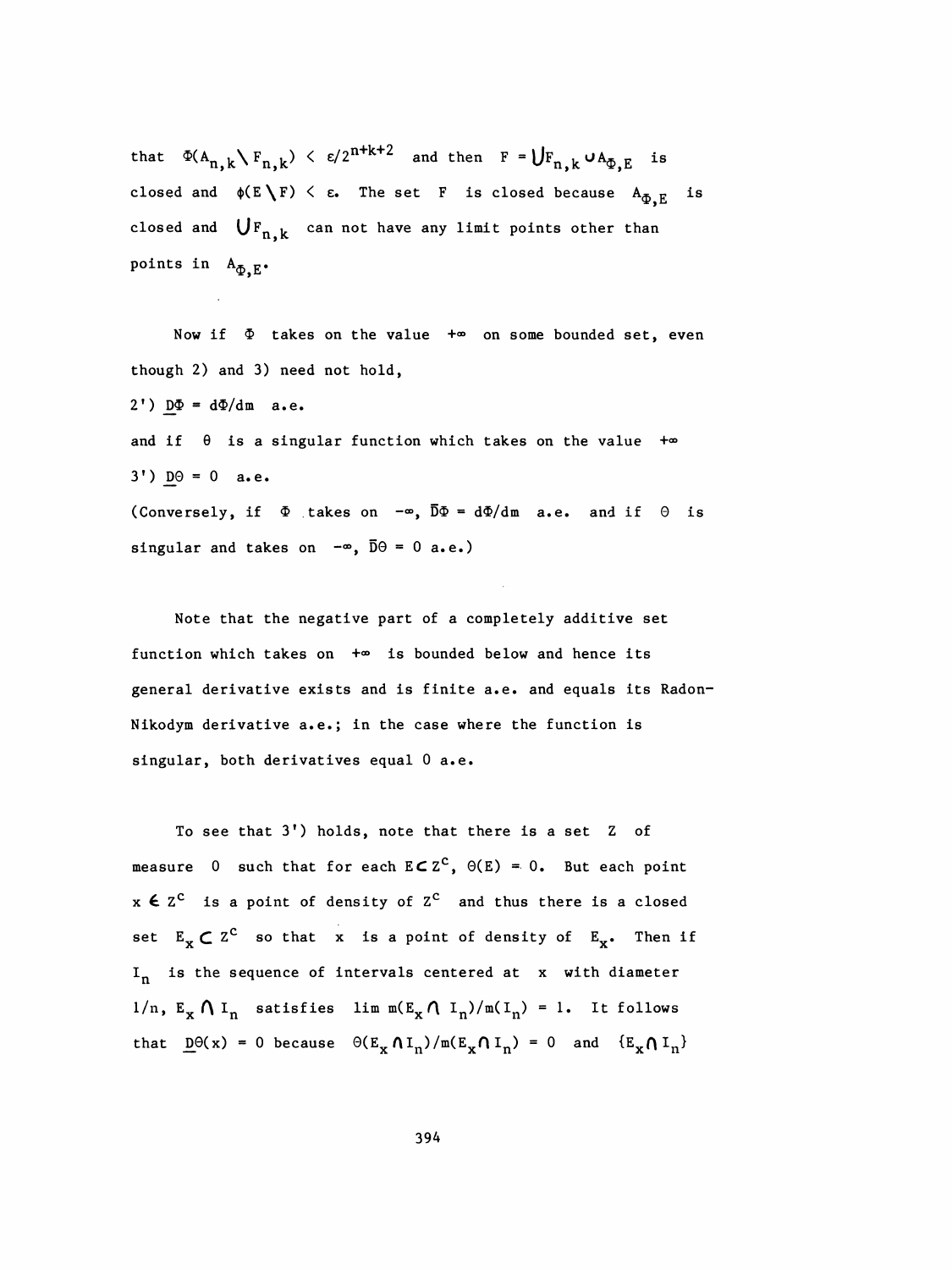is a regular sequence of closed sets.

To see that 2') holds, let  $\Phi$  be given and let f =  $d\Phi/dm$ . Then  $\Phi(E)$  =  $\int f dm + \Theta(E)$  and since  $\underline{D} \Theta(x) = 0$  a.e., it suffices E to show that  $\frac{1}{2}$  (E) = Jidm satisfies  $\frac{D}{2}$  o see the set of  $\frac{D}{2}$ for each natural number n, let  $f_n(x) = min(f(x),n)$ . Let  $\Phi_n(E)$  $=$   $\int$   $f_n(x)$  dm. Then  $(f_n(x))$  is a non-decreasing sequence of  $\int$ functions which approaches  $f(x)$ . For each Borel set E, the monotone convergence theorem implies that  $\lim_{n \to \infty} \Phi_n(E) = \Phi_0(E)$ . Moreover, since each  $\Phi_n$  is finite valued on bounded sets,  $D\Phi_n$ exists a.e. Clearly,  $\underline{D\Phi}_0(x)$  >  $D\Phi_n(x)$ . For if x belongs to each closed set  $E^{\text{R}}$  where the sequence  ${E^{\text{R}}$  is regular and lim diam  $E_k = 0$ , then  $\Phi_{\text{o}}$  (E<sub>k</sub>)/m(E<sub>k</sub>) >  $\Phi_{\text{n}}(E_k)/m(E_k)$ . Since  $\Phi_{\text{o}}$  is a <sup> $\sigma$ -finite measure,</sup> it follows that f is finite a.e. For otherwise, if f equaled  $\infty$  on a set of positive measure E,  $\Phi$  would be infinite

 on each set of positive measure of E and 0 on each subset of measure 0 of E and then E would not be the countable union of sets of finite  $\Phi$ -measure. Finally, to see that  $D\Phi(x) = f(x)$ a.e., let  $A_n = \{x : f_n(x) = f(x) \le n \text{ and } D\Phi_n(x) = f_n(x)\}\.$  Let x be a point of density of  $A_n$ . Then there is a closed set  $E_x$ with density 1 at x such that  $E_x \subset A_n$ . If  $I_k$  is the closed interval with equal length sides of diameter 1/k centered at x and  $E_k = E_x \bigcap I_k$ , then  $E_k$  is a regular sequence of closed